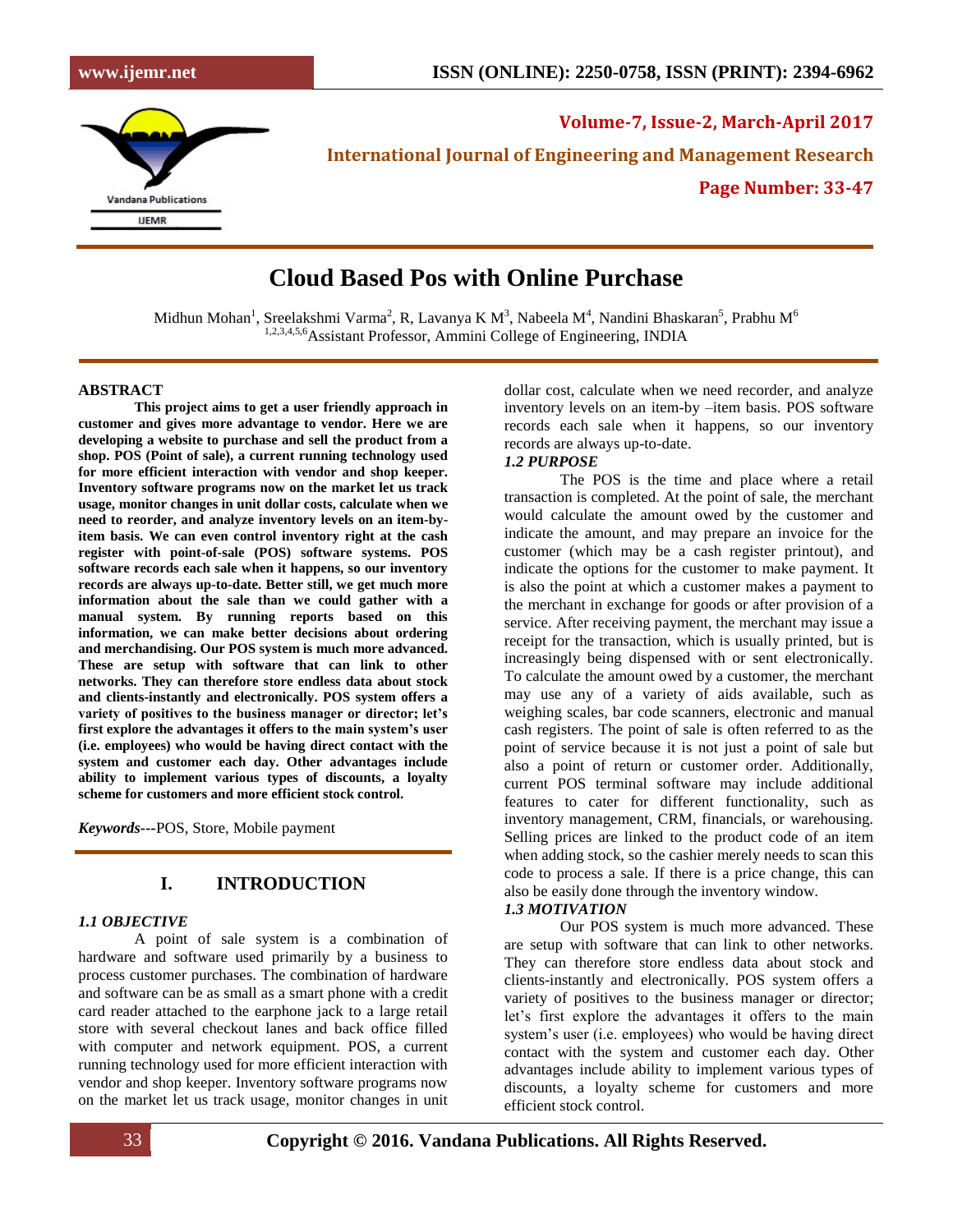# *1.4 GOAL OF THE OBJECT*

POS is an electronic system designed to help business maintain and analyze inventory and transaction data on a continuous basis, but POS refers to the place where transaction occurs in exchange for goods and services. POS, a current running technology used for more efficient interaction with vendor and shop keeper. Inventory software programs now on the market let us track usage, monitor changes in unit dollar cost, calculate when we need recorder, and analyze inventory levels on an item by item basis. POS software records each sale when it happens, so our inventory records are always up-to-date.

# **II. LITERATURE SURVEY**

#### *2.1 Point-of-Sale (POS) Solutions: Survey of VARs by Vertical Systems Reseller, July 2013*

Choosing a point-of-sale (POS) solution is one of the most important technology investments smallest businesses will ever make and not one that that they look forward to changing. That's why it's common today to see older, dedicated electronic cash registers atman small businesses. These traditional solutions are proven and familiar minimizing training needs. They can be acquired and maintained cost-effectively. It's common for a small business to hold onto a solution for five years or more.

#### *New Interest in POS*

But the market for POS systems is undergoing a major transformation. Changing payment options including greater use of credit cards, loyalty points and mobile payments—has created an alternative, complementary solution toe large fixed function POS, or a minimal function cash register. The popularity of tablets and other handheld devices has made mobile POSsolutions an attractive option. Also, newer POS systems can be more tightly integrated into business processes to support Omnichannel, customer engagement and other business enhancing initiatives. These and other factors are driving renewed interest in POS solutions. In survey conducted by Vertical Systems Reseller (VSR) Magazine for its 2013 POS report.

• Nearly three-fourths of retail and hospitality respondents to the VSR survey indicated that they are planning a major upgrade of their current POS within three years, and onethird will do so within a year.

• More than half of respondents reported having an annual budget of greater than\$25,000, compared to 26 percent of respondents the year before.

#### *New Payment and Loyalty Options*

Instead One of the key factors contributing to this market growth is the increased adoption of credit and debit cards. Debit cards have overtaken cash, particularly among the highly desirable, younger GenY consumers. Businesses need to up their game to address the more sophisticated processing and security challenges posed by credit cards, as well as the growth of mobile payment options.

The growth of mobile payment applications often referred to as mobile or digital wallet is also causing many businesses to rethink their POSsolutions. Mobile payment applications allow consumers to make payments for products or services from their smartphone, without a physical card. of swiping a physical card, the consumer simply taps (near field communication) or scans their phone to make payment. Newer POS systems can handle a wide range of payment options (including "digital wallet" payments) and are able to play a central role not just in ringing up sales but also in marketing, pricing, and inventory control, customer service, integrating with accounting, property management, digital signage, security and other systems. The ability to support loyalty programs focused on getting repeat customers is often cited as a driving force that is making small businesses rethink their reliance on traditional POS solutions.SMB retailers want to be able to quickly identify loyal customers (typical via their payment information) and more easily offer coupons and other perks. The best way to do this is at the POS. A small store might have a welcome screen that promotes relevant offers as you enter versus when you are about to leave.

#### *Mobile POS*

Like nearly all technology solutions today, POS systems are being transformed by the mobility revolution: a new generation of mobile POS systems (mPOS) is being implemented on tablets and other portable devices.

In stores, sales associates can use these devices to answer questions, provide information and check out a customer anywhere. In restaurants, waiters can record selections electronically at tableside. Customers can even use their own mobile devices as POS solutions. Major retailers, such as Home Depot, Nordstrom, and Gucci, have recently added mPOS alongside their fixed POSsolutions. The IHL Group estimates that approximately 45 percent of retailers have a rational approach toward adoption of mobile devices in their stores, with about half using the devices specifically for mobile checkout.2 For SMBs, using a tablet is a way to support the POS capability at far less capital expense than a traditional fixed solution.

#### *Market Growth for POS*

Overall, today's POS systems (both mobile and stationary) support retail environments that are more flexible and information-rich—enabling businesses to more easily adapt to the needs of their customers and be more competitive with online retailers. While the overall market for POS solutions is expected to grow at a CAGR of approximately seven percent a year, the demand for mobile POS solutions is much higher. In particular, POS solutions based on tablets are taking off. The IHL Group estimates that tablet-based POS solutions will see high double-digit growth in the coming years, with specialty retailers deploying about 45 percent of all tablets shipped to retail.4Mobile POS solutions based on no rugged handheld devices (i.e., mobile phones) will also experience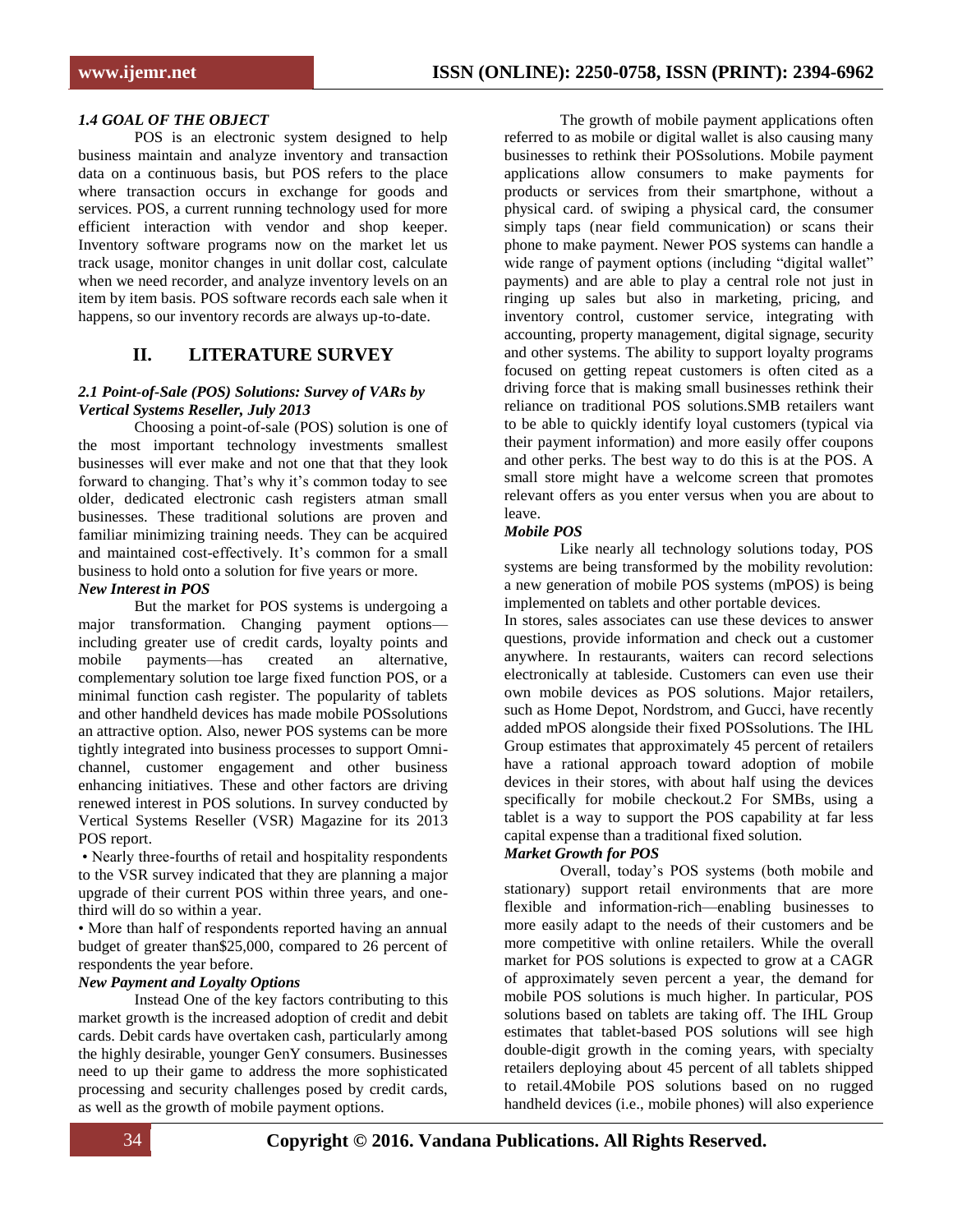heavy growth over the next two years, particularly among restaurants. In many cases, however, this will involve replacement of older mobile devices. While sales of traditional POS shipments will not decline, they will not grow as fast as they otherwise would.

A typical scenario might be for a small business to replace its current POS system with three mobile devices and one fewer stationary device. IHL Group predicts that mobile POS will cannibalize traditional POS by 12 percent in North America by 2016, with the highest replacement rates in department stores and specialty soft goods retailers. Already specialty retailers—especially small independent retailers and large mall based specialty chains—have deployed nearly half of the tablets shipped to retail for POS. 4Over time, mobile POS solutions will be replaced more frequently than stationary systems. "The key with mobile POS is that you're going to replace every two years instead of every four to six years for affixed POS," according to analyst GregBuzek of the IHL Group. ―The opportunity is for resellers to sell more software licenses because you are going to have more devices." Fragmented Market The market for POS systems is extremely fragmented across vertical markets, requiring resellers to understand the unique differences from segment to segment. According to the VSR survey, the traditional SMB retailer is the largest market segment, followed by fine-dining restaurant, quick-service restaurant, grocery/supermarket, hospitality lodging and health care. The market for, mPOS hardware and software solutions is similarly fragmented, with no single solution provider being dominant. Cloud-based POS are beginning to make their presence felt. New options focused on the needs of the business (versus a solution like Square, which is more oriented to the consumer) are being introduced by startups, but traditional legacy providers of POS solutions such as NCR are also jumping in. Cloud-based POSsolutions offer all the advantages that the cloud provides in other markets access to a service on demand, lower cape, reducing internal IT needs, etc. New Opportunities to Add Value the dramatic changes in POS solutions and the role they can play in a small business are having a big impact on how solution providers work with their customers. When the POS system was primarily used to process sales, there was little opportunity to add value beyond the basic system. Now solution providers can help customers sort out the ways in which the POS solution integrates with other capabilities, such as inventory, pricing and even systems such as digital signage and security. Navigating the choices being offered in mobile and stationary POSsolutions, understanding the many new mobile payment options and putting in place the right security/compliance are also part of the equation. All of this is helping to increase the market for POS solutions and the opportunities for solution providers to deliver ongoing services.

# *2.2 Point of Sale (POS) Systems and Security: Dr. Eric Cole (2014) mentioned in a recent SANS SEC401: Security Essentials*

Boot camp Style course, "2014 will be the year of the retailer". Over the last several months, several retail organizations have been victims of information security breaches targeting consumer payment card data. The most notable of these was the Target corporation breach. However, several other retail organizations have also been victims of payment card data theft over the past year to include Michaels Stores, Inc., Sally Beauty Holdings, Inc., and Neiman-Marcus (Harris, 2014; Tate, 2014; Setter, 2014). This is certainly not an all-inclusive list of retailers that have experienced payment card data theft in recent months. There are several additional examples within retail as well as other markets (e.g. Food and Beverage, Hospitality, Healthcare, etc.) (Identity Theft Resource Center, 2014). However, the resources available to the breached organizations compared to the level of bad actor success paints a picture that more needs to be done to protect consumer payment card data. The primary motivator for the payment card data breaches is profit, and the primary target (no pun intended) is payment card data (Trust wave Holdings, Inc., 2014; Team Cymru,2013). Although, Personally Identifiable Information (PII)is also collected during many payment card data breaches, it's less desirable to an attacker because it's harder and riskier to use (Trust wave Holdings, Inc., 2013, p. 8). In general, thieves steal the card data and sell it to "dump shops" who then sell it to buyers (Krebs, 2014). Dump Shops are underground stores that advertise and sell stolen payment card data.

One such example of a Dump Shop is Mc Dumpals. Mc Dumpals not only sells payment card data, it also allows the consumer to filter the card data by geographical Point of Sale (POS) Systems and Security. Whitteker, wes whitt@yahoo.com location, which improves the users' chances of successfully using the card data (i.e. "Cashing Out") (Krebs, 2014). The Payment Card Industry Data Security Standard (PCI DSS) is the main payment card industry information security standard. It was created in 2006 by the PCI security standards council (SSC). The PCI SSC is led by members of the five global payment card brands to include American Express, Discover Financial Services, JCB International, MasterCard, and Visa Inc. (PCI Security Standards Council, LLC., 2014). PCI DSS was a good starting point when no other security standard existed, but due to the continued increase in payment card data breaches, it's obvious there's room for an improved standard. On January 1, 2014, version 3 of PCI Dissents into effect (2.0 compliant organizations have until January 2015 to comply with the new standards). This update shows that even the PCI SSC has recognized the evolving security landscape and is continuing to evolve the DSS (Freed, 2013; Moyle, 2013; PCI Security Standards Council, LLC., 2013a; PCI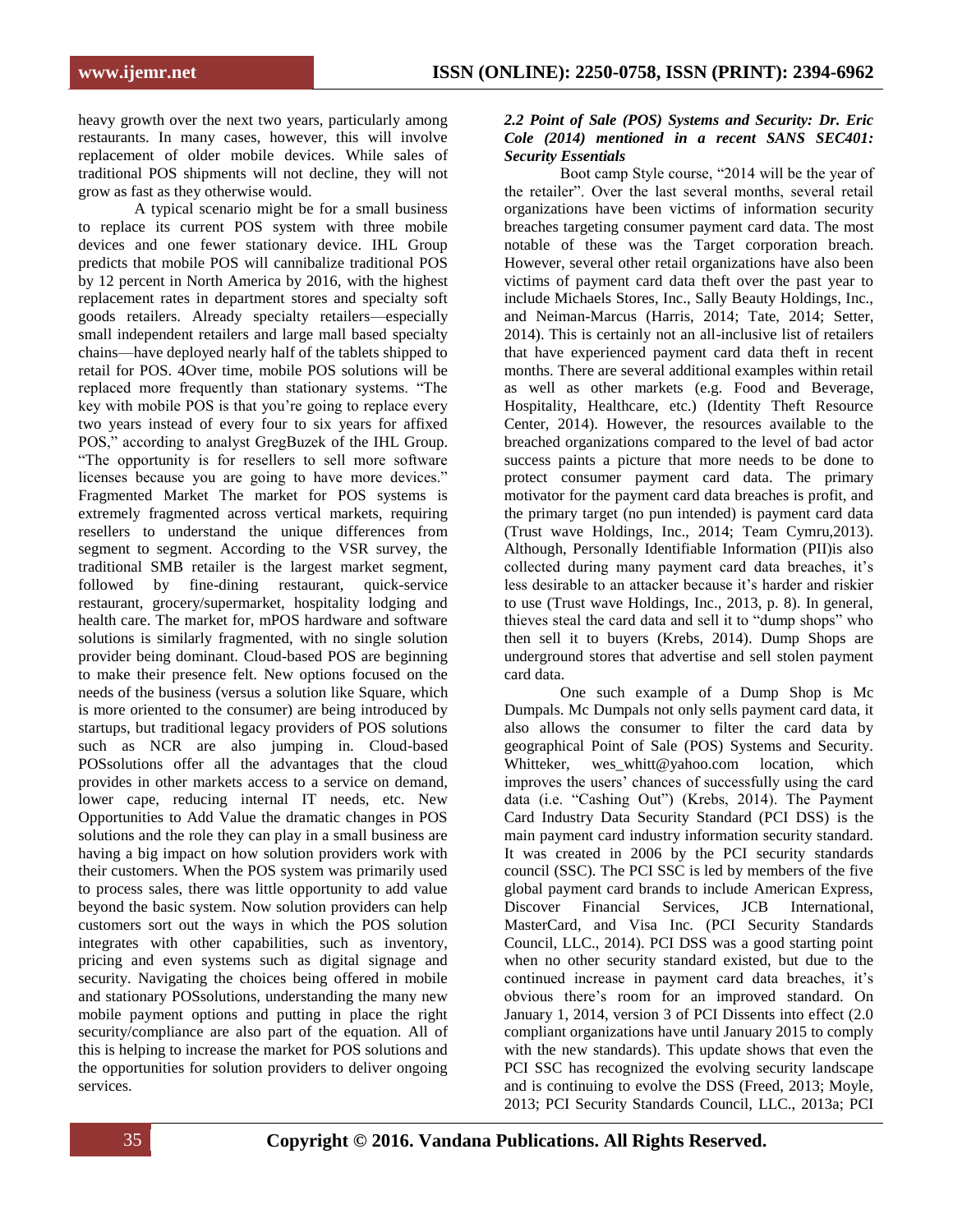Security Standards Council, LLC., 2013b). However, even with the use of the PCI DSS, there's significant weakness in the payment card security architecture. According to Gomzin (2014):PA-DSS and PCI DSS, even if implemented in full, provide minimal to no protection against threats in the three (out of four) payment application key vulnerabilities: data in memory, data in transit, application code and configuration. Both PA-DSS and PCI DSS facilitate significant (but not full) protection in one of these four key vulnerability areas—data at rest if the software vendor implements strong cryptographic mechanisms. To this end, Mandiant (2014) states in their M-Trends 2014 Beyond the Breach report with respect to POS environments that "Each of the victims which Mandiant responded to in2013 operated a PCI-compliant environment". With an understanding that POS system security needs to be improved, this paper will offer another perspective on POS system security. This paper will provide an overview of payment card systems and attack methods, and will offer suggestions for leveraging the Council on Cybersecurity's 20 Critical Controls, a standard that uses an "offense must inform defense approach" (Whitehouse, 2009, p.3), to protect payment card information. The term Point of Sale (POS) is used to describe the technology used by a consumer to provide their payment infor8mation in exchange for a good or service.

POS technology has actually been around for many years with the first cash register dating back to 1879 (Abell,2009). However, it wasn't until the mid-70s that this technology was converted from mechanical to an electrical form. In the 1980s, the technology was advanced again to leverage modern day personal computing (PC) technology. Over the next several years, support for barcode scanning and payment card reading was added. Today, the most familiar example of a POS system would be the check-out counter at a retail or grocery store. However, there are many more forms of point of sale systems used in many business types (Posmatic, n.d). *Stakeholders*

Today's POS systems consist of many of the same components that are found in traditional information systems. One of the key differences between POS systems and other information systems is its stakeholders. The primary stakeholders for today's POS systems are as follows: consumers, merchants, acquirer, issuer, card brand companies, payment processors, payment gateways, software vendors, and hardware vendors. A consumer is those people that use payment cards for the purchase of goods (most humans). Merchants are businesses who accept payment cards as a form payment for goods and services. Merchants are also the implementers of the POS systems (Gomzin, 2014, Key Players). An acquirer, also referred to as an acquiring bank, handles authorization requests from payment processors and settles the transaction with the card issuer. Issuers provide the cards to consumers and maintain the payment card accounts. Card Brands, also referred to as card networks (e.g. Visa Net), manage the overall process of authorization and settlement (Gomzin, 2014, Key Players). Payment gateways, though they're not always used, provide the ability to switch between Point of Sale (POS) Systems and Security Wes Whittaker, wes whitt@yahoo.compayment processors without having to make significant changes to a store's payment application. Software vendors provide the payment application and other software used in the payment process. A payment processor receives transactions from merchants and then contacts the proper acquirer (i.e. a middle man).

# *Software and Hardware*

Two additional unique areas of the payment card system to discuss are the "frontline "software and hardware; specifically, payment applications, magnetic strip readers (MSRs), and personal identification number (PIN) pads. A payment application (PA) is the software that is situated between the in store hardware and the payment processors.

The two primary ways card data is ingested into the POS system is through MSRs and PIN pads. MSRs are the pieces of hardware that most of us have used at a store to swipe our payment card when paying for a good or service. PIN pads are just that, a piece of hardware used to enter a PIN. PIN pads are referred to as a point of interaction (POI) device when it's combined with additional functions such as MSR capabilities, displays, and peripheral support (Gomzin, 2014, Card Entry Methods). It's worth noting that both software vendors and hardware manufacturers are rarely discussed as unique entities when describing the payment processing life-cycle even though they are both held to independent PCI standards, PCI-Payment Application (PA) and PCI-PIN Transaction Security (PTS), respectively (PCI Security Standards Council, LLC.n.d.).

# *Payment Cards*

Payment card existence can be traced back to the 1940s, although the electronic systems in use today date back to the mid to late 1980s. As such, throughout the course of time, several Point of Sale (POS) Systems and Security 5Whitteker, wes whitt@yahoo.comcategories of payment cards developed. Today, payment cards can come in single-use or multiuse forms (i.e. credit & debit). The main payment card types are Credit and Debit. A credit card is nothing more than a link to a line of credit provided to a customer from a financial institution. A debit card is linked to a customer's (i.e. consumer or business) actual account that contains funds for purchases (MasterCard Worldwide, n. d). There are several other sub categories of cards such as prepaid, fleet, etc. The subcategories are tailored for a specific use. For example, a fleet card wouldn't be authorized for use at an ATM or online (Gomzin, 2014, Payment Cards). At this point its worth noting that there's a technology referred to as Euro pay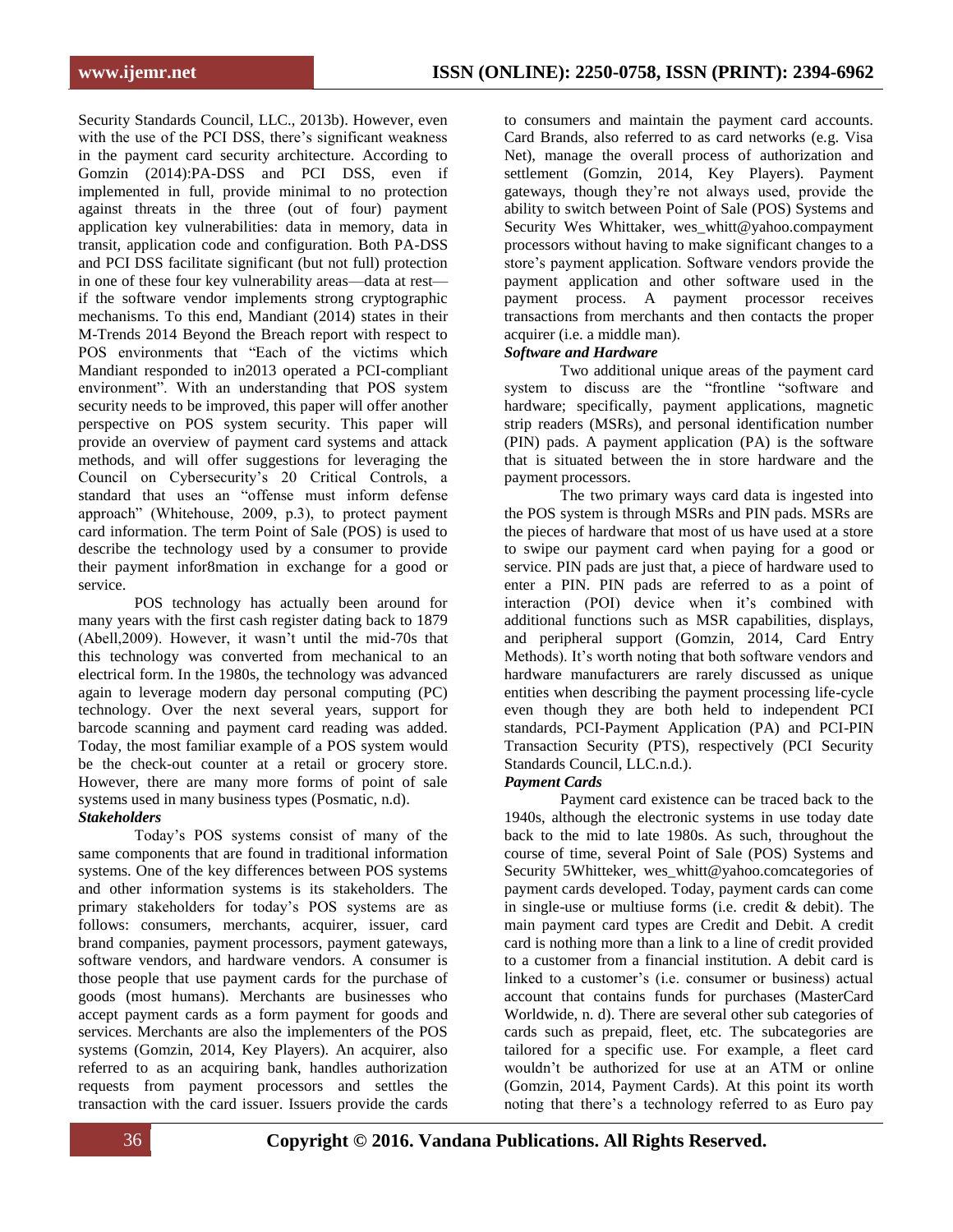MasterCard and Visa (EMV), which has been used globally, with the exception of the US, for many years. It's now being actively adopted within the US and is being touted by some as the saving grace for payment card security mainly due its ability to prevent card cloning (Hawes, 2013; Smart Card Alliance, n.d.).

However, as always, the devil is in the details and this technology also has several security issues. A point of sale (POS) system consists of the hardware and software necessary to complete sale transactions. It may be very simple -- consisting of a card reader attached to an iPhone or other smart device or it may be quite elaborate, feeding information into a network of computer servers. POS systems may be separate from the actual cash registers, or they may be integrated with all transaction-related hardware.

Many of the components of point of sale systems can now be bought off the shelf, at prices ranging from nearly nothing to tens of thousands of dollars. Today's POS systems need to be fast, reliable, easy to use, and rich in features. In this guide, we'll tell you how to set up a POS system for your business, without breaking the bank. Good setting Up a Point of Sale System at Minimal Cost.



**Fig 2.1: Good POS systems make for more efficient check-out and happier customers.**

The typical point of sale system today has a computer, monitor, cash drawer, customer display, barcode scanner, debit and credit card reader, and receipt printer. Different industries will have POS systems with different capabilities. For instance, a grocery store point of sale system will have an integrated scale. Many newer systems have touch-screen technology and are equipped to handle transaction functions like:

- Sales
- Returns
- Exchanges
- Gift cards
- Loyalty programs
- Gift registries

Layaway

#### *2.3POS Systems in Retail© 2012 Business.com Media.*

Not only do point of sale systems handle customer transactions, they are usually part of a comprehensive POS system that handles inventory, purchasing, and receiving. They may handle an individual store's sales information, generate reports, and analyze sales trends. With some retailers, customer information is stored for marketing and loyalty program purposes. Of course, not all retailers need such an advanced system. A small POS Software vs. Cloud-Based POS Systems: Which is better? Inc. | 888.713.3221 2 boutiques, for example may do just fine with a simpler POS system that handles cash, credit, and debit transactions and that does simple inventory tasks, like removing a product from inventory records as it's sold.

### *Restaurants and Hospitality and POS Systems*

The competitive restaurant industry relies on industry-specific point of sale systems to keep costs under control. Fast-food restaurants depend heavily on their POS systems, which today are often outfitted with touch screen controls. Registers may be connected to a storewide server or control unit, yet are increasingly able to operate independently as well, should a back office server crash. Data collected by point of sale systems are often stored in multiple locations so that it isn't lost if one part of the system goes down. Increasing numbers of "sit-down" restaurants are using wireless POS systems that servers can carry around to collect orders and send to the kitchen and / or bar in real time. Some handheld systems include electronic signature capture capabilities so that customers can pay by credit or debit card right at the table.

# *Specialty Industries*

Beauty salons, hardware stores, and other types of retailers with specific transaction needs are able to purchases systems designed just for their needs. For example, systems for salons may include appointmentmaking capabilities as well as transaction-handling features. In the hardware and home improvement industry, POS systems can handle service or rental orders, and contractor purchase orders in addition to traditional retail transactions.

Fast-food restaurants depend heavily on their POS systems, which today are often outfitted with touch screen controls. Registers may be connected to a storewide server or control unit, yet are increasingly able to operate independently as well, should a back office server crash. Data collected by point of sale systems are often stored in multiple locations so that it isn't lost if one part of the system goes down. Increasing numbers of "sit-down" restaurants are using wireless POS systems that servers can carry around to collect orders and send to the kitchen and / or bar in real time. Some handheld systems include electronic signature capture capabilities so that customers can pay by credit or debit card right at the table. *Specialty Industries*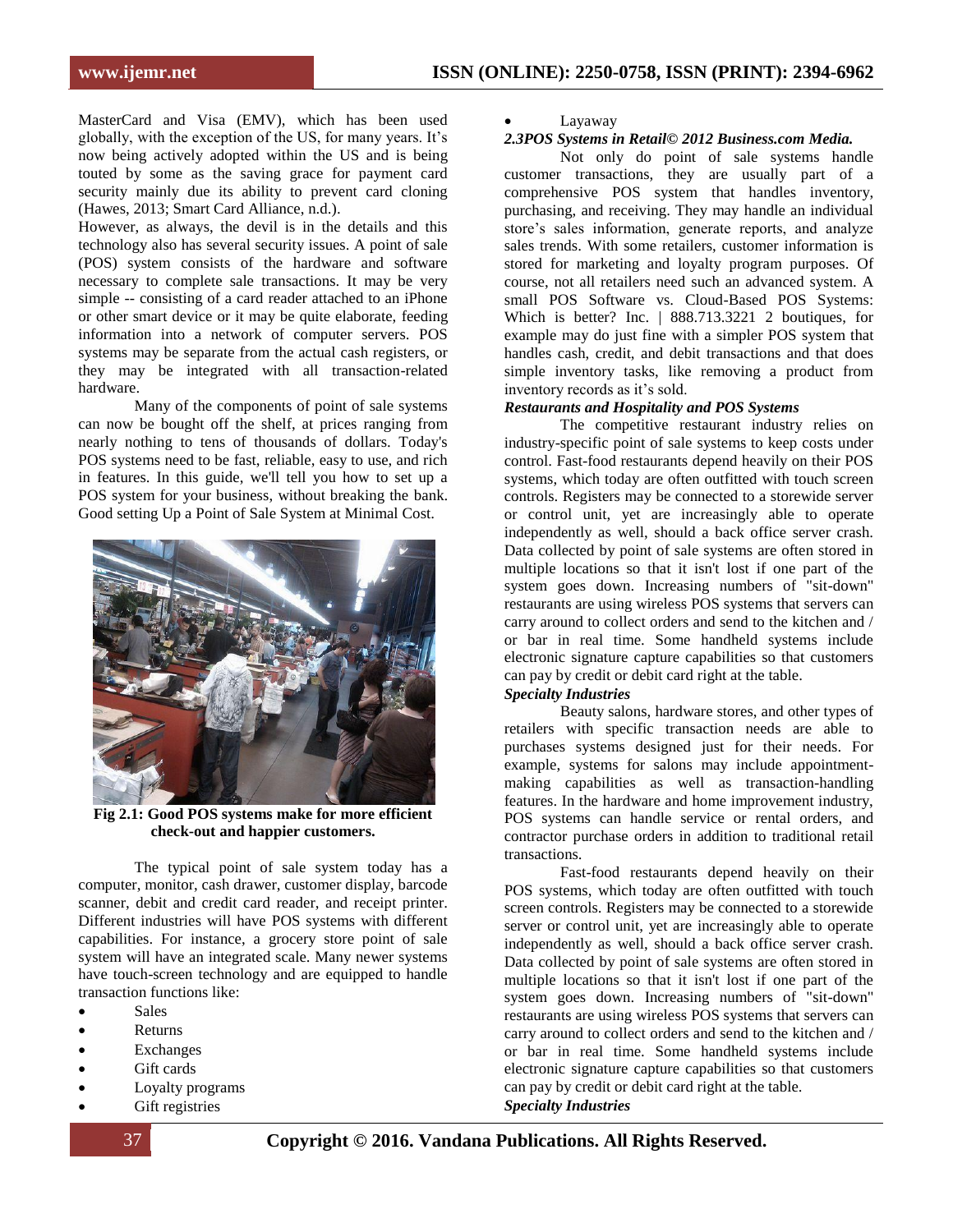Beauty salons, hardware stores, and other types of retailers with specific transaction needs are able to purchase POS systems designed just for their needs. For example, systems for salons may include appointmentmaking capabilities as well as transaction-handling features. In the hardware and home improvement industry, POS systems can handle service or rental orders, and contractor purchase orders in addition to traditional retail transactions.

Ways that POS Systems Can Save You Money



**Fig 2.3: Consider return on investment when choosing a POS system.**

It is reasonable to expect a one to two year return on investment from your point of sale system, but you will start to see savings right away. Here are 5 ways a POS system can save you money.

#### *1. By improving Efficiency*

With a well-chosen POS system, you can integrate mail order and e-commerce with your retail business, opening up previously untapped markets. With a great POS system, checkout is quicker regardless of payment method, and your system can automatically generate sales reports so you can make more informed decisions about your sales strategies. When customers know they won't face checkout hassles or inaccurate prices or receipts, they're more likely to return. What's more, you can process more customer transactions with fewer clerks.

# *2. By Making Inventory Management Simpler*

Even basic POS systems today incorporate great inventory management time-savers. As items are sold, they can be removed from inventory records; and with some systems, automatic alerts can be generated when inventories of certain products fall below a set threshold. With a good POS system, you'll eliminate the need for double-checking inventory disparities and reconciliation with cash register records. The effort required to do inventory falls dramatically, and many other formerly paper-intensive tasks can be automated as well.

# *3. By Allowing Targeted Customer Marketing*

Many POS systems allow tracking of customer purchases. This not only allows you to use customer loyalty programs, it makes it easy to design customized marketing programs to generate more business. For example, if you run a confection shop, you can send special offers out to customers who purchased candy from you last Valentine's Day. If you run a clothing boutique, you can notify customers when their favorite designer's newline will be available. Many POS systems allow you to create email marketing campaigns and direct mail reports.

# *4. By Allowing Digital Purchase Ordering*

Not only do you save paper when you can create digital purchase orders, you can save a lot of time over creating them by hand. Many POS systems now allow you to create digital purchase orders that are more accurate, because you can use data taken directly from your inventory and sales figures that your POS system also keeps track of. Purchase orders can be sent electronically to your supplier or warehouse, and you won't even have to locate a functioning pen. Shrinkage is the difference between what's actually in inventory and what should be there according to purchase and sales records. It usually occurs due to shoplifting, employee theft, and mistakes in recordkeeping. With the right POS system, inventory quantities are tracked in real time, and when your POS system's inventory functions are used properly, they can help you determine causes of shrinkage and reduce out-ofstock situations. When employees know your POS system can give you real-time cash register reconciliations with an itemized list of who completed what transactions, employee theft can decrease significantly.

### *2.4 The Benefits of Online Shopping: Survey, SANS institute,2014*

Online shopping is becoming increasingly popular for a variety of reasons. There are certainly outside factors such as increasing gas prices, difficulty getting to traditional stores and the hassles often associated with shopping in malls and other traditional stores may contribute to the increased interest in online shopping. However, there are also many benefits which make online shopping an excellent option for many busy shoppers. Some of these benefits include convenience, comparison shopping capabilities and express shipping options and this article will discuss each of these benefits in further detail.

# *The Convenience of Online Shopping*

One of the most obvious benefits of online shopping which cannot be overlooked is convenience. One of the most enjoyable conveniences of online shopping which is enjoyed by many is the ability to shop for products or services at a time which is convenient for the consumer. Online retailers accept orders twenty-four hours a day while consumers who wish to shop at traditional stores have to be available to visit the store during normal business hours. This can be a major inconvenience especially for shoppers who work long hours or shoppers who work odd hours. Online shopping eliminates this concern because shoppers can simply access online stores from their computer whenever they have free time available. Another convenience of online shopping is the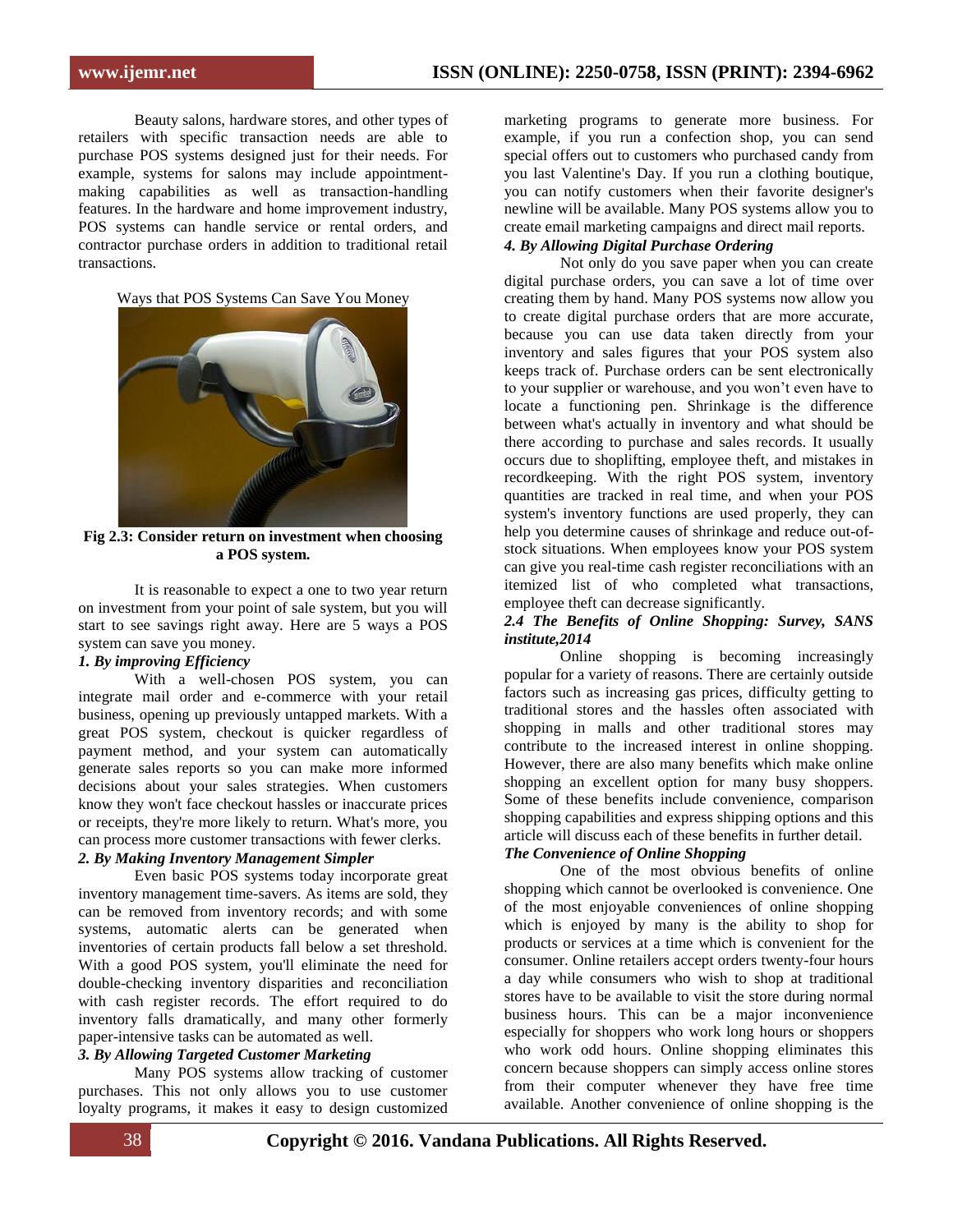ability to order products from around the world. Shoppers are no longer limited to products offered by local retailers because the vast majority of online retailers offer shipping to many different locations. This can make it easy for online shoppers to acquire hard to find items or items which are a regional specialty of a particular area.

# *Comparison Shopping when Online Shopping*

Another great benefit of online shopping is the ability to comparison shop easily. Instead of running around to several different traditional stores and trying to remember or write down details such as prices and features, the shopper can simply open two or more browsers to easily compare more than one item. Additionally, there are several websites and online retailers ‗which make comparison shopping even easier.

These websites may even provide charts which compare features for similar products to enable the online shopper to make an accurate comparison of two or more items before making a purchase. Another advantage to comparison shopping online is it gives the consumer the ability to compare items which may not be available in his location. This is important because some items may only be available in certain parts of the country. This can make comparing items difficult for traditional shoppers. However, online shoppers are easily able to make these comparisons and learn more about similar products which helps them to make the best possible decision.

#### *Using Express Shipping Options when Shopping Online*

One of the distinct advantages of online shopping is the shipping methods which are available. These options are especially beneficial to online shoppers who are guilty of often waiting until the blast minute to purchase items as gifts or items that are necessary for other reasons. For these online shoppers express shipping is one of the most beneficial features. Although the shopper will pay significantly more for express shipping options the shopper will have the advantage of being able to purchase an item the day before it is necessary and have the item delivered directly to the necessary party. Other beneficial shipping options often include the inclusion of gift receipts as well as gift wrapping options. This is especially important for online shoppers who are interested in sending gifts to friends and family members. This can save the online shopper a great deal of time because they can have the gift shipped directly to the friend or family member as opposed to having the gift shipped to themselves first and then having to wrap the gift and re-ship it to the recipient. The ability to send gift receipts are also important because it enables the recipient of the gift to returner exchange the item but does not divulge the price paid for the gift.

# **III. SYSTEM ANALYSIS**

System analysis is the term used to describe the process of collecting and analyzing facts in respect of existing operation of the solution of the situation prevailing so that an effective computerized system may be designed and implemented of proved feasible. It also diagnosis the problems and using that information recommends improvement to the system. System analysis is the reduction of the entire system by studying the various operations performed and the relationship with the system and requirement of its successor. A system can be defined as an orderly grouping of independent component linked together according to a plant achieve a specific objective. System analysis may be considered as an interface between the actual problem and computer. Before a computer can perform, it is necessary to investigations are called system analyst. System analysis also embraces system design which is an activity concerned with the design of a computerized application based on the facts disclosed during the analysis stage. The same person who knows as the system analyst carries out both activities. In feasibility study in most cases project is being driven by a problem in the business.

# *3.1 FEASIBILITY STUDY*

A feasibility study is an evaluation of a proposal designed to determine the difficulty in carrying out a designated task. Generally, a feasibility study precedes technical development and project implementation. In other words, a feasibility study is an evaluation or analysis of the potential impact of a proposed project. Feasibility Study is performed to choose the system that meets the performance requirements at least cost. The most essential tasks performed by a Feasibility Study are the identification and description of candidate systems, the evaluation of the candidate systems and the selection of the best of the candidate systems. Our POS system is affordable and easy to use, and should also do more than just accept payments and process sales. It should come with additional time-saving features such as inventory management, staff management, marketing tools, customer data gathering, task automation and other capabilities that make it easier to run and grow your business. The vendor should also provide dedicated solutions for your type of business and offer customer support like beyond processing transactions, vend also comes with features to help you run your business, save time and boost sales.

# *3.1.1 TECHNICAL FEASIBILITY*

Technical Feasibility study is performed to check whether the proposed system is technically feasible or not. Technical feasibility centers on the existing computer system, (hardware, software, etc.) and to what extent it can support the proposed addition. Our system is a cloud-based POS system that's built especially for the iPad. It offers an intuitive user interface, is packed with business management tools and comes with advanced capabilities like mobile payments, e-commerce integration and customization options. Best of all, it comes with customer support and has the best pricing for the features offered compared with its competitors. All the data are stored in cloud. The input can be done through dialog boxes which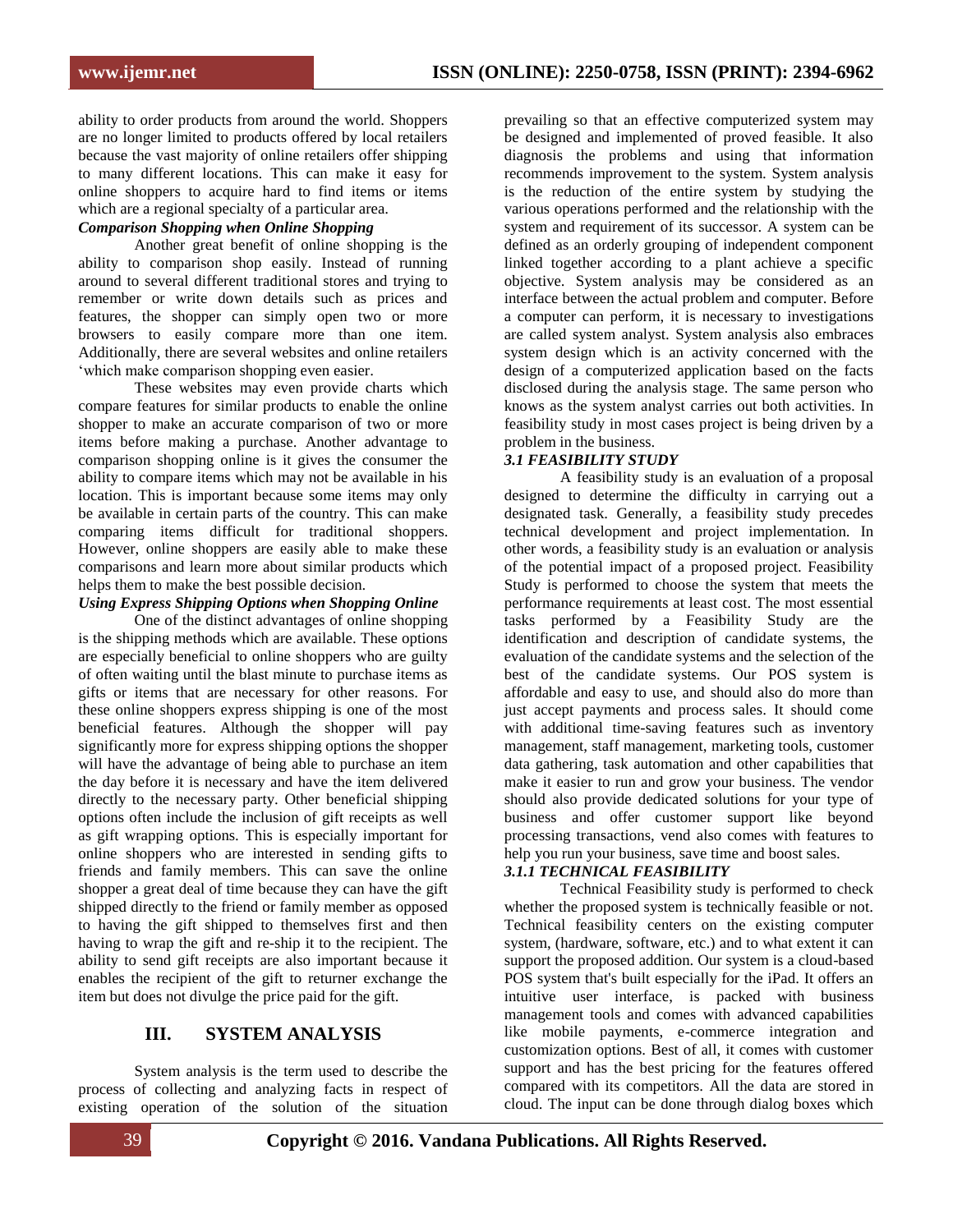are both interactive and user friendly and the output can be only done in owner of company. The owner can easy to calculate recorder, and analyze inventory levels on an item-by –item basis. POS software records each sale when it happens, so our inventory records are always up-to-date.

# *3.1.2 ECONOMICAL FEASIBILITY*

Economic feasibility Study is the most frequently used method for evaluating the effectiveness of a candidate system. More commonly known as cost/benefit analysis, the procedure is to determine the benefits and savings that are expected from a candidate system and compare them with cost. This analysis phase determines how much cost is needed to produce the proposed system. As the organization has required machines and supporting programs for the application to execute itself. Our POS system is affordable and easy to use, and should also do more than just accept payments and process sales. It should come with additional time-saving features such as inventory management, staff management, marketing tools, customer data gathering, task automation and other capabilities that make it easier to run and grow your business. The vendor should also provide dedicated solutions for your type of business and offer customer support.

# *3.1.3 OPERATIONAL FEASIBILITY*

Operational feasibility is a measure of how well a proposed system solves the problems, and takes advantage of the opportunities identified during scope definition and how it satisfies the requirements identified in the requirements analysis phase of system development. To ensure success, desired operational outcomes must be imparted during design and development. Our POS system, Shopkeeper is a budget-friendly, cloud-based iPad POS system that's packed with all the time-saving features retailers need to run and grow their business. It comes with a wide range of advanced, yet easy-to-use tools to help you save time and boost sales, without any long-term contracts or expensive fees. We were also impressed with the company's wide range of free customer support, which includes phone and email support, live chat, social media support, community forums, small business resources and much more.

# *3.2 EXISTING SYSTEM*

A computerized network operated by a main computer and linked to several checkout terminals. Inventory software programs now on the market let you track usage, monitor changes in unit dollar costs, calculate when you need to reorder, and analyse inventory levels on an item-by-item basis. You can even control inventory right at the cash register with point-of-sale (POS) software systems. POS software records each sale when it happens, so your inventory records are always up-to-date. Better still, you get much more information about the sale than you could gather with a manual system. By running reports based on this information, you can make better decisions about ordering and merchandising.

With a POS system:

 You can analyse sales data, figure out how well all the items on your shelves sell, and adjust purchasing levels accordingly.

 You can maintain a sales history to help adjust your buying decisions for seasonal purchasing trends.

 You can improve pricing accuracy by integrating barcode scanners and credit card authorization ability with the POS system.

There are plenty of popular POS software systems that enable you to use add-on devices at your checkout stations, including electronic cash drawers, bar-code scanners, credit card readers, and receipt or invoice printers. POS packages frequently come with integrated accounting modules, including general ledger, accounts receivable, accounts payable, purchasing, and inventory control systems. In essence, a POS system is an all-in-one way to keep track of your business's cash flow.

Features to consider in a POS system include the following:

**Ease of Use-**Look for software with a user-friendly graphical interface.

**Entry of sales information-**Most systems allow you to enter inventory codes either manually or automatically via a bar-code scanner. Once the inventory code is entered, the systems call up the standard or sales price, compute the price at multiple quantities and provide a running total. Many systems make it easy to enter sales manually when needed by letting you search for inventory codes based on a partial merchandise number, description, manufacturing code or vendor.

**Pricing**-POS systems generally offer a variety of ways to keep track of pricing, including add-on amounts, percentage of cost, margin percentage and custom formulas. For example, if you provide volume discounts, you can set up multiple prices for each item.

**Updating product information-**Once a sale is entered, these systems automatically update inventory and accounts receivable records.

**Sales tracking options-** Different businesses get paid in different ways. For example, repair or service shops often keep invoices open until the work is completed, so they need a system that allows them to put sales on hold. If you sell expensive goods and allow instalment purchases, you might appreciate a loan calculator that tabulates monthly payments. And if you offer rent-to-own items, you'll want a system that can handle rentals as well as sales.

**Security-** In retail, it's important to keep tight control over cash receipts to prevent theft. Most of these systems provide audit trails so you can trace any problems.

**Taxes-**Many POS systems can support numerous tax ratesuseful if you run a mail order business and need to deal with taxes for more than one state.

You can slice and dice sales data in a variety of ways to determine what products are selling best at what time, and to figure out everything from the optimal ways to arrange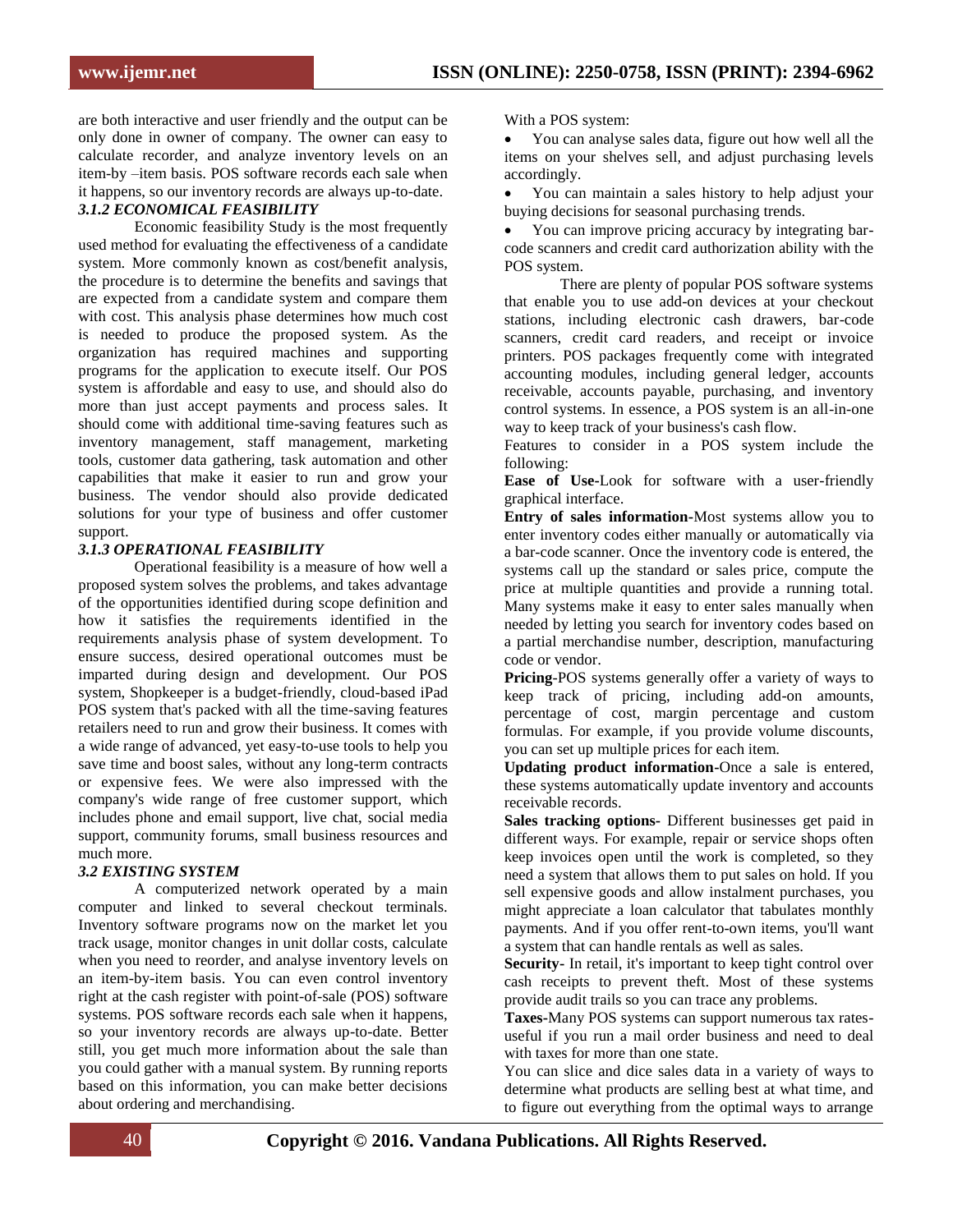shelves and displays to what promotions are working best and when to change seasonal promotions.Reporting capabilities available in POS programs include sales, costs, and profits by individual inventory items, by salesperson, or by category for the day, month and year to date. Special reports can include sales for each hour of the day for any time period. You can also create multiple formats for invoices, accounting statements and price tags. Additional reports include day-end cash reconciliation work sheets and inventory management. Examine a variety of POS packages to see which comes closest to meeting your needs. Every business is unique; you may find that none of the off-the-shelf systems meets your requirements. Industry-specific POS packages are available--for auto repair shops, beauty and nail salons, video rental stores, dry cleaners and more. In addition, some POS system manufacturers will tailor their software to your needs. The existing system only at the admin level, the direct interaction between the owner and the customer be established admin can only access the quantity with only the direct interaction between the admin. User cannot establish any interaction through his product.

Mobile POS, like nearly all technology solutions today, POS systems are being transformed by the mobility revolution: a new generation of mobile POS systems (mPOS) is being implemented on tablets and other portable devices. In stores, sales, associates can use these devices to answer the question the questions provide information and check out a customer anywhere. In restaurants, waiters can record selections electronically at tableside. Customers can even use their own mobile devices as POS solutions.

# *3.3 PROPOSED SYSTEM*

This project aims to get a user friendly approach in customer and give more advantage to vendor. Here we are developing a web site to purchase and sell the product from a shop. POS (Point of sale), a current running technology used for more efficient interaction with vendor and shop keeper. Here we provide a wide variety of service integrity and customer service, also from the owner's perspective he/she could ensure the sailed products that done in the shop. So in security wise and also as well as the communication among the servers the desktop version of POS has come in great in hand, the owner can access anywhere from his daily product activities.

Our system is a cloud-based POS system that's built especially for the iPad. It offers an intuitive user interface, is packed with business management tools and comes with advanced capabilities like mobile payments, ecommerce integration and customization options. Best of all, it comes with customer support and has the best pricing for the features offered compared with its competitors. POS system is affordable and easy to use, and should also do more than just accept payments and process sales. It should come with additional time-saving features such as inventory management, staff management, marketing tools, customer data gathering, task automation and other capabilities that make it easier to run and grow your business. The vendor should also provide dedicated solutions for your type of business and offer customer support.

Our POS system is affordable and easy to use, and should also do more than just accept payments and process sales. It should come with additional time-saving features such as inventory management, staff management, marketing tools, customer data gathering, task automation and other capabilities that make it easier to run and grow your business. The vendor should also provide dedicated solutions for your type of business and offer customer support like beyond processing transactions, vend also comes with features to help you run your business, save time and boost sales. Our system is a cloud-based POS system that's built especially for the iPad. It offers an intuitive user interface, is packed with business management tools and comes with advanced capabilities like mobile payments, e-commerce integration and customization options. Best of all, it comes with customer support and has the best pricing for the features offered compared with its competitors. All the data are stored in cloud. The input can be done through dialog boxes which are both interactive and user friendly and the output can be only done in owner of company. The owner can easy to calculate recorder, and analyze inventory levels on an item-by –item basis. POS software records each sale when it happens, so our inventory records are always up-to-date. POS system is affordable and easy to use, and should also do more than just accept payments and process sales. It should come with additional time-saving features such as inventory management, staff management, marketing tools, customer data gathering, task automation and other capabilities that make it easier to run and grow your business.

The vendor should also provide dedicated solutions for your type of business and offer customer support. Our POS system, Shopkeeper is a budget-friendly, cloud-based iPad POS system that's packed with all the time-saving features retailers need to run and grow their business. It comes with a wide range of advanced, yet easy-to-use tools to help you save time and boost sales, without any long-term contracts or expensive fees. We were also impressed with the company's wide range of free customer support, which includes phone and email support, live chat, social media support, community forums, small business resources and much more.

# **IV. SYSTEM SPECIFICATION**

### *4.1 HARDWARE REQUIREMENTS*

- Processor Pentium and above
- Main Memory 2 GB RAM
- Hard Disk 320 GB OR Above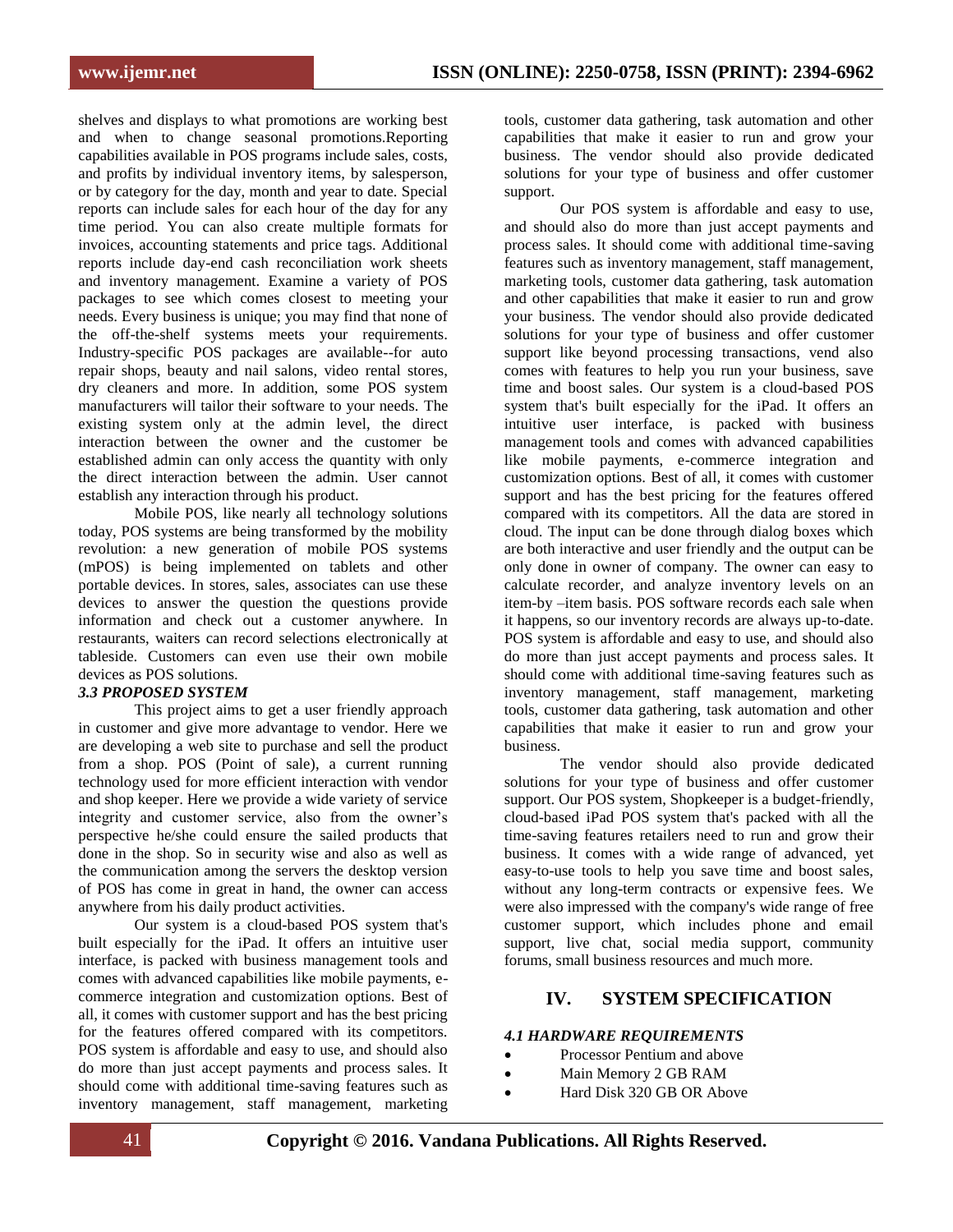# *4.2 SOFTWARE SPECIFICATIONS*

- Platform: Windows 7 and above
- $\bullet$  PHP
- ASP
- JAVA Script
- SQL

# *PHP: Hypertext Pre-processor*

PHP is a server-side scripting language designed primarily for web development but is also used as a general-purpose programming language. Originally created by Ramus Lerdorf in 1994, the PHP reference implementation is now produced by The PHP Development Team. PHP originally stood for Personal Home Page, but it now stands for the recursive acronym PHP*:* Hypertext Preprocessor. PHP code may be embedded into HTML code, or it can be used in combination with various web template systems, web content management systems and web frameworks. PHP code is usually processed by a PHP interpreter implemented as a module in the web server or as a Common Gateway Interface (CGI) executable. The web server combines the results of the interpreted and executed PHP code, which may be any type of data, including images, with the generated web page. PHP code may also be executed with a command-line interface (CLI) and can be used to implement standalone graphical applications. The standard PHP interpreter, powered by the Send Engine, is free software released under the PHP License.PHP has been widely ported and can be deployed on most web servers on almost every operating system and platform, free of charge. The PHP language evolved without a written formal specification or standard until 2014, leaving the canonical PHP interpreter as a de facto standard. Since 2014 work has gone on to create a formal PHP specification. During the 2010s there have been increased efforts towards standardization and code sharing in PHP applications by projects such as PHP-FIG in the form of PSR-initiatives as well as Composer dependency manager and the Pack gist repository.

# *ASP*

ASP.NET is an open-source server-side web application framework designed for we development to produce dynamic web pages. It was developed by Microsoft to allow programmers to build dynamic web sites, web applications and web services. It was first released in January 2002 with version 1.0 of the .NET Framework, and is the successor to Microsoft's Active Server Pages (ASP) technology. ASP.NET is built on the Common Language Runtime (CLR), allowing programmers to write ASP.NET code using any supported .NET language. The ASP.NET SOAP extension framework allows ASP.NET components to process SOAP messages. ASP.NET's successor is ASP.NET Core. It is a re-implementation of ASP.NET as a modular web framework, together with other frameworks like Entity Framework. The new framework uses the new open-source

.NET Compiler Platform (codename "Roslyn") and is cross platform. ASP.NET MVC, ASP.NET Web API, and ASP.NET Web Pages (a platform using only Razor pages) have merged into a unified MVC 6.

# *JAVASCRIPT*

JavaScript is a scripting language for computers. It is often run in web browser applications to create dynamic content like a popup message or a live clock. It is not related to the programming language JavaScript. JavaScript is a high-level,dynamic, un typed, and interpreted programming language. It has been standardized in the ECMAScript language specification. Alongside HTML and CSS, it is one of the three core technologies of World Wide Web content production; the majority of websites employ it and it is supported by all modern Web browsers without plug-ins. JavaScript is prototype-based with first-class functions, making it a multi-paradigm language, supporting object-oriented, imperative, and functional programming styles. It has an API for working with text, arrays, dates and regular expressions, but does not include any I/O, such as networking, storage, or graphics facilities, relying for these upon the host environment in which it is embedded. Although there are strong outward similarities between JavaScript and Java, including language name, syntax, and respective standard libraries, the two are distinct languages and differ greatly in their design. JavaScript was influenced by programming languages such as self and Scheme. JavaScript is also used in environments that are not Web-based, such as PDF documents, site-specific browsers, and desktop widgets. Newer and faster JavaScript virtual machines (VMs) and platforms built upon them have also increased the popularity of JavaScript for server-side Web applications. On the client side, JavaScript has been traditionally implemented as an interpreted language, but more recent browsers perform just-in-time compilation. It is also used in game development, the creation of desktop and mobile applications, and server-side network programming with run-time environments such as Node.js.

# *SQL*

SQL Structured Query Language is a specialpurpose programming language designed for managing data held in a relational database management system (RDBMS), or for stream processing in a relational data stream management system (RDSMS). Originally based upon relational algebra and tuple relational calculus, SQL consists of a data definition language, data manipulation language, and Data Control Language. The scope of SQL includes data insert, query, update and delete, schema creation and modification, and data access control. Although SQL is often described as, and to a great extent is, a declarative language (4GL), it also includes procedural elements. SQL was one of the first commercial languages for Edgar F. Cod's relational model, as described in his influential 1970 paper, "A Relational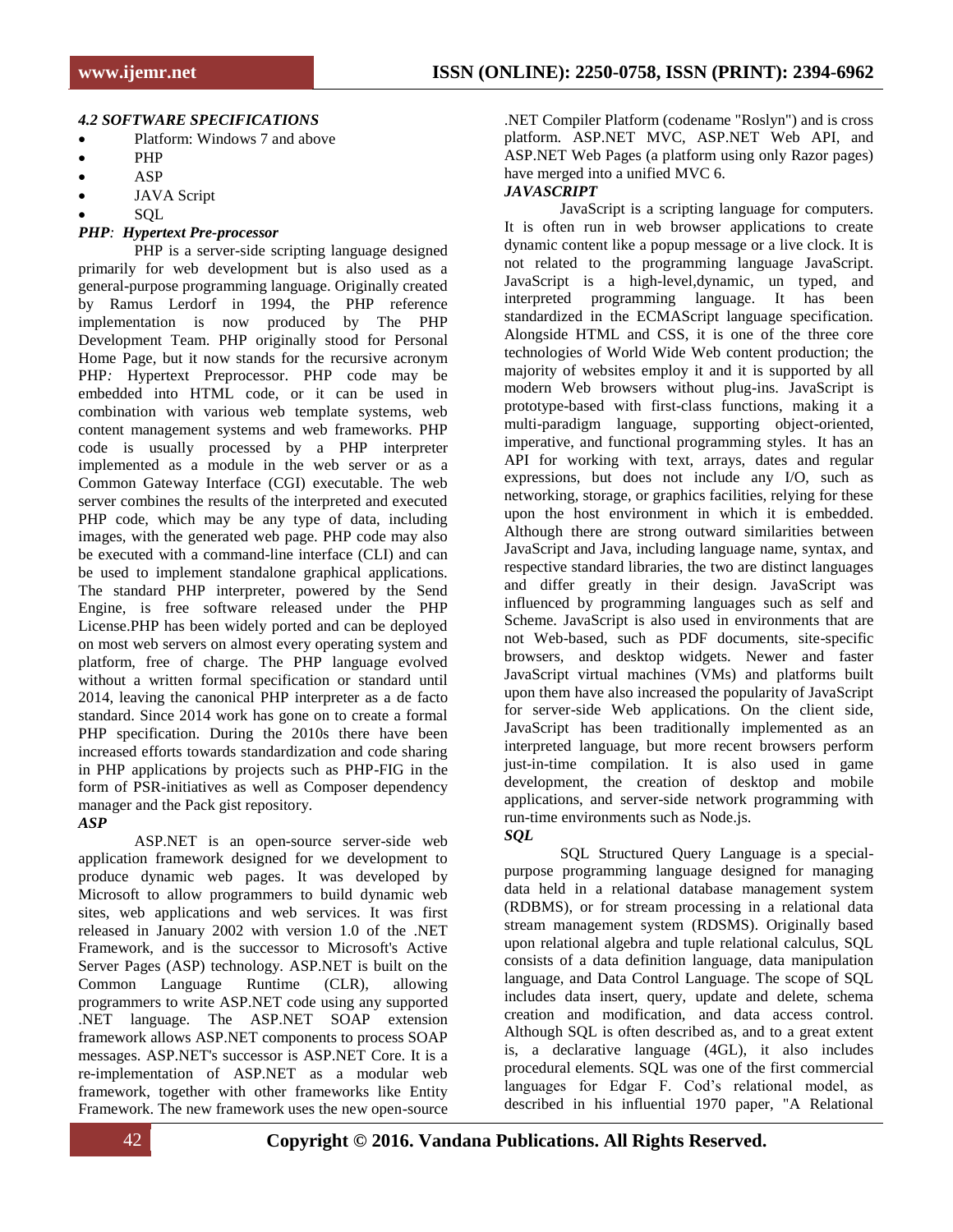Model of Data for Large Shared Data Banks. "Despite not entirely adhering to the relational model as described by Cod, it became the most widely used database language. SQL became a standard of the American National Standards Institute (ANSI) in 1986, and of the International Organization for Standardization (ISO) in 1987. Since then, the standard has been revised to include a larger set of features. Despite the existence of such standards, most SQL code is not completely portable among different database systems without adjustments.

# **V. CONTENTS**

#### *5.1 SYSTEM DESIGN*

The most creative and challenging phase of the life cycle is system design. The term design describes a final system and the process by which it is developed. It refers to the technical specifications that will be applied in implementations of the candidate system. The design may be defined as "the process of applying various techniques" and principles for the purpose of defining a device, a process a system with sufficient details permit its physical realization". This project aims to get a user friendly approach in customer and give more advantage to vendor. Here we are developing a web site to purchase and sell the product from a shop. POS (Point of sale), a current running technology used for more efficient interaction with vendor and shop keeper. Here we provide a wide variety of service integrity and customer service, also from the owner's perspective he/she could ensure the sailed products that done in the shop. So in security wise and also as well as the communication among the servers the desktop version of POS has come in great in hand, the owner can access anywhere from his daily product activities. Our system is a cloud-based POS system that's built especially for the iPad. It offers an intuitive user interface, is packed with business management tools and comes with advanced capabilities like mobile payments, e-commerce integration and customization options. Best of all, it comes with customer support and has the best pricing for the features offered compared with its competitors. POS system is affordable and easy to use, and should also do more than just accept payments and process sales. It should come with additional time-saving features such as inventory management, staff management, marketing tools, customer data gathering, task automation and other capabilities that make it easier to run and grow your business. The vendor should also provide dedicated solutions for your type of business and offer customer support. The vendor should also provide dedicated solutions for your type of business and offer customer support like beyond processing transactions, vend also comes with features to help you run your business, save time and boost sales. Our system is a cloudbased POS system that's built especially for the iPad. It offers an intuitive user interface, is packed with business management tools and comes with advanced capabilities

like mobile payments, e-commerce integration and customization options. Best of all, it comes with customer support and has the best pricing for the features offered compared with its competitors.

All the data are stored in cloud. The input can be done through dialog boxes which are both interactive and user friendly and the output can be only done in owner of company. The owner can easy to calculate recorder, and analyze inventory levels on an item-by –item basis. POS software records each sale when it happens, so our inventory records are always up-to-date. POS system is affordable and easy to use, and should also do more than just accept payments and process sales. It should come with additional time-saving features such as inventory management, staff management, marketing tools, customer data gathering, task automation and other capabilities that make it easier to run and grow your business. The vendor should also provide dedicated solutions for your type of business and offer customer support. Our POS system, Shopkeeper is a budget-friendly, cloud-based iPad POS system that's packed with all the time-saving features retailers need to run and grow their business. It comes with a wide range of advanced, yet easy-to-use tools to help you save time and boost sales, without any long-term contracts or expensive fees. We were also impressed with the company's wide range of free customer support, which includes phone and email support, live chat, social media support, community forums, small business resources and much more.

# *5.2 MODULE DESIGN*

# *5.2.1 PURCHASING*

This module describes how the dress materials are purchased from a company or a shopping mall. After choosing the materials, the customer will go to the accountant to pay the bill. The accountant will enter all the details of the customer and the materials he had taken and return a receipt of the purchased materials.

# *5.2.2 ACCOUNTANT SESSION*

In this module, after choosing the materials, the customer will go to the accountant to pay the bill. the accountant enters all the details of the customers and the materials that customer had purchased. The accountant gives a receipt to the customer. Then enters all the previously entered details of the billing section into a table called database table.

# *5.2.3 OWNER SESSION*

In this module, the owner of the company or the shop can see that database table which includes all the details of the customer and the materials he had purchased. He can also see the growth of sale taking place in his company or shop each day from anywhere in the world. The growth of the sale will be shown in increasing or decreasing points called point of sale.

*5.3 DETAILED DESIGN 5.3.1 USE CASE DIAGRAM*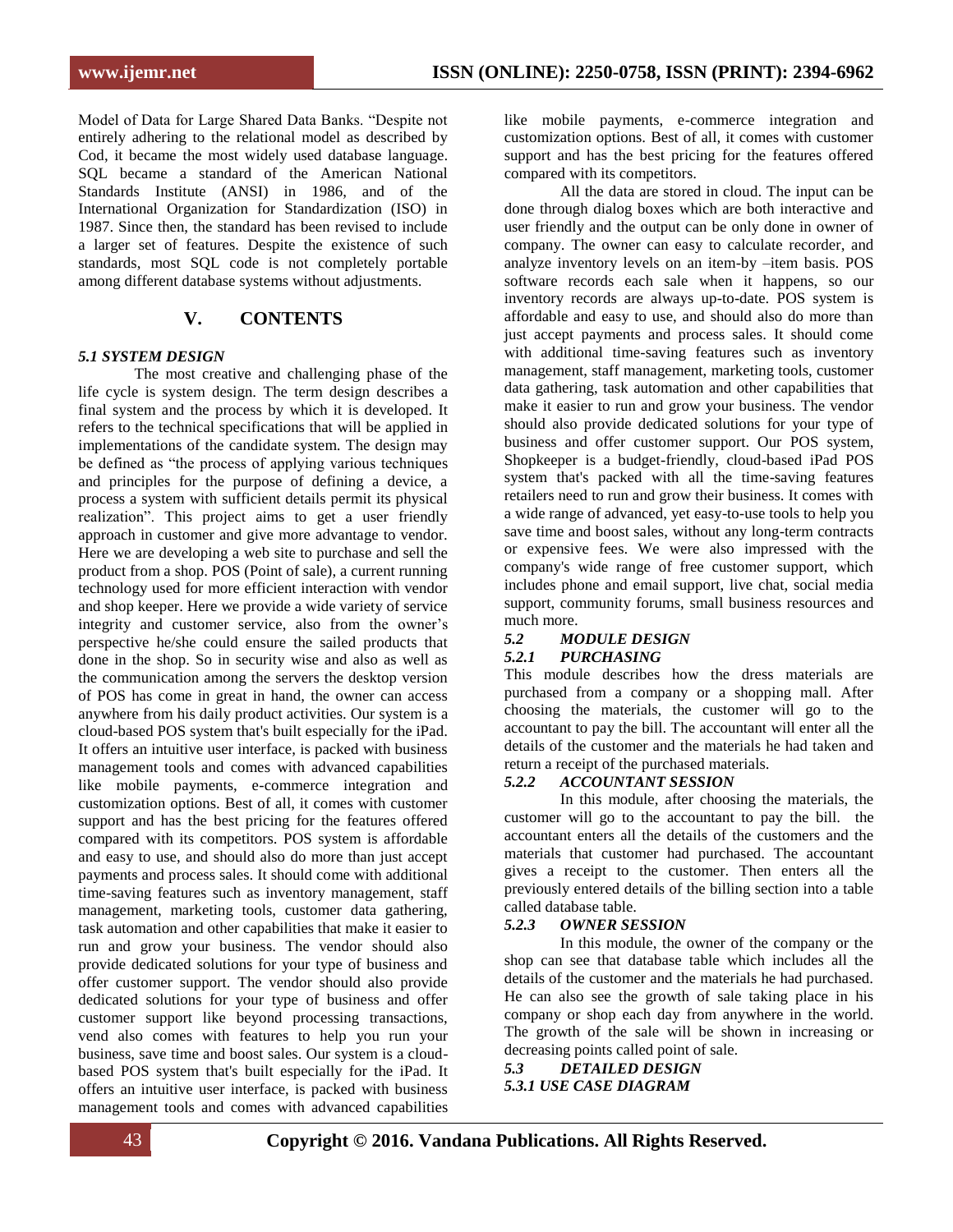A use case diagram at its simplest is a representation of a user's interaction with the system that shows the relationship between the user and the different use cases in which the user is involved. A use case diagram can identify the different types of users of a system and the different use cases and will often be accompanied by other types of diagrams as well.



#### *5.3.2 SEQUENCE DIAGRAM*

A Sequence diagram is an interaction diagram that shows how processes operate with one another and in what order. It is a construct of a Message Sequence Chart. A sequence diagram shows object interactions arranged in time sequence. It depicts the objects and classes involved in the scenario and the sequence of messages exchanged between the objects needed to carry out the functionality of the scenario.



#### *5.3.3 ACTIVITY DIAGRAM*

Activity diagrams are graphical representations of workflows of stepwise activities and actions with support for choice, iteration and concurrency. In the Unified Modeling Language, activity diagrams are intended to model both computational and organizational processes (i.e. Workflows). Activity diagrams show the overall flow of control.



#### *5.3.4 DATA FLOW DIAGRAM*

A data flow diagram (DFD) is a graphical representation of the "flow" of data through an information system, modeling its process aspects. A DFD is often used as a preliminary step to create an overview of the system, which can later be elaborated. DFDs can also be used for the visualization of data processing.

#### **LEVEL: 0**

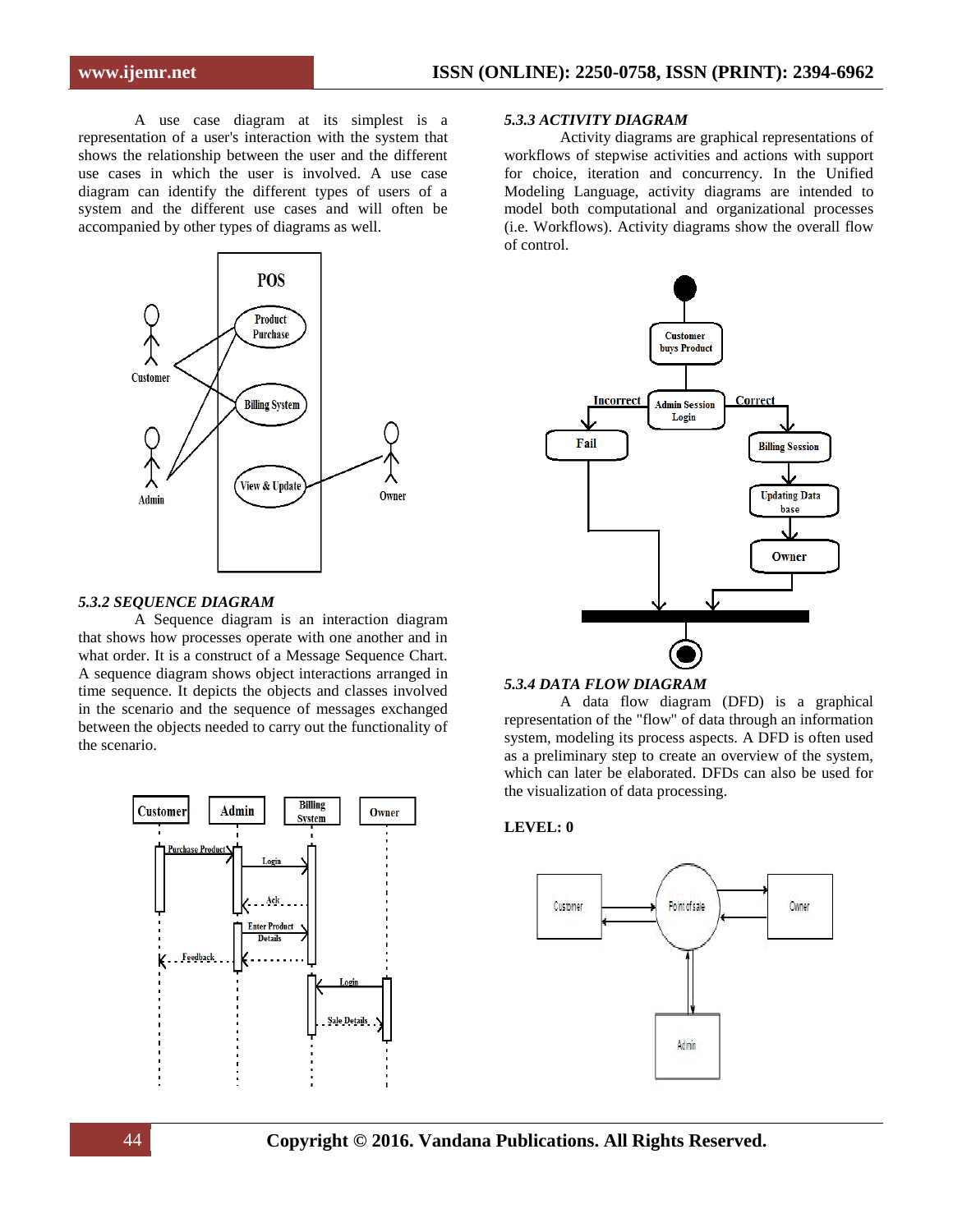### **LEVEL: 1**



#### **LEVEL: 3**



#### *5.3.5 ER DIAGRAM*

An entity–relationship model (ER model) describes inter-related things of interest in a specific domain of knowledge. An ER model is composed of entity types (which classify the things of interest) and specifies relationships that can exist between instances of those entity types. In software engineering an ER model is commonly formed to represent things that a business needs to remember in order to perform business processes. Consequently, the ER model becomes an abstract data model that defines a data or information structure that can be implemented in a database, typically a relational database.



#### *5.5 TESTING*

#### *5.5.1 Unit Testing*

This is the start point of testing. In this module is tested separately and often performed by the coder himself simultaneously along with coding of the module. In [computer programming,](http://en.wikipedia.org/wiki/Computer_programming) unit testing is a [software testing](http://en.wikipedia.org/wiki/Software_testing) method by which individual units of [source code,](http://en.wikipedia.org/wiki/Source_code) sets of one or more computer program modules together with associated control data, usage procedures, and operating procedures, are tested to determine whether they are fit for use. Intuitively, one can view a unit as the smallest testable part of an application. In [procedural programming,](http://en.wikipedia.org/wiki/Procedural_programming) a unit could be an entire module, but it is more commonly an individual function.

In [object-oriented programming,](http://en.wikipedia.org/wiki/Object-oriented_programming) a unit is often an entire interface, such as a class, but could be an individual method. Unit tests are short code fragments created by programmers or occasionally by [white box](http://en.wikipedia.org/wiki/White-box_testing)  [testers](http://en.wikipedia.org/wiki/White-box_testing) during the development process. It is also known as component testing. Unit testing provides a sort of living documentation of the system. Developers are looking to learn what functionality is provided by a unit, and how to use it, can look at the unit tests to gain a basic understanding of the unit's interface [\(API](http://en.wikipedia.org/wiki/Application_programming_interface)). Unit [test cases](http://en.wikipedia.org/wiki/Test_case) embody characteristics that are critical to the success of the unit. These characteristics can indicate appropriate/inappropriate use of a unit as well as negative behaviors that are to be trapped by the unit. A unit test case, in and of itself, documents these critical characteristics, although many software development environments do not rely solely upon code to document the product in development. In this test each module is separately tested.

#### *5.5.2 Integration Testing*

Integration testing (sometimes called integration and Testing, abbreviated I&T) is the phase in software testing in which individual software modules are combined and tested as a group. It occurs after unit testing and before system testing. Integration testing takes as its input modules that have been unit tested, groups them in larger aggregates, and delivers as its input modules that have been unit tested, groups them in larger aggregates, and delivers as its output the integrated system ready for system testing.

The purpose of integration testing is to verify functional performance, and reliability requirements placed on major design items. These "design items" that is, assemblages (or groups of units), are exercised their interfaces using black box testing, success and error cases being via appropriate parameter and data inputs. Simulated usage of shared data areas and inter-process communication is tested and individual subsystems are exercised. Through their interfaces, Test cases are constructed to test components within assemblages interact correctly, for example across procedure calls or process activation and this is done after testing individual modules,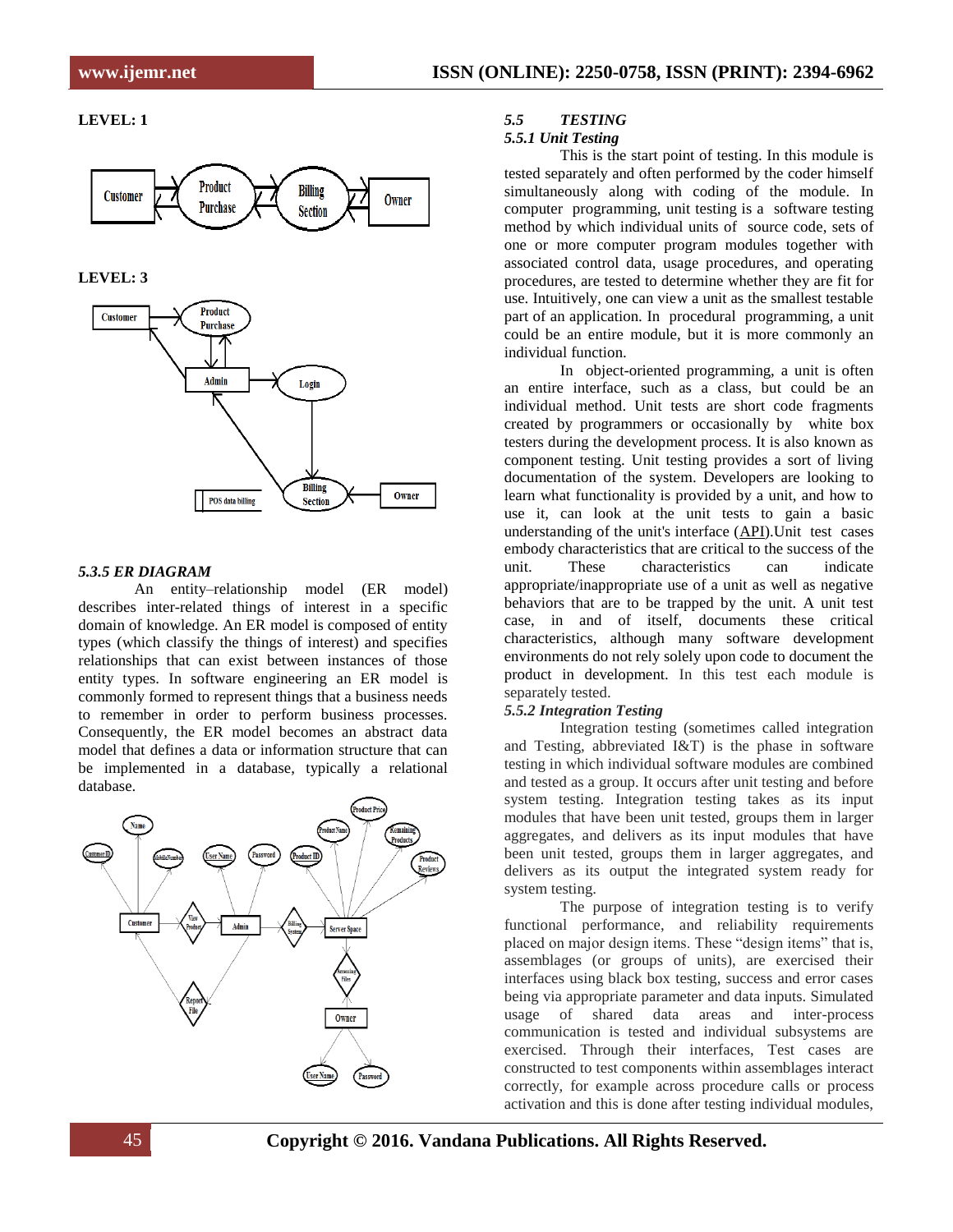that is, unit testing. The overall idea is a "building block" approach, in which verified assemblages are added to a verified base which is then used to support the integration testing of further assemblages. In this testing phase Registration module and login module are tested together. Further interaction and activity module are then tested independently. After this testing the functional performance, and reliability requirements are verified. The error occurred during appropriate parameter and data inputs are checked in this test.

#### *5.5.3 System testing*

System testing of software and hardware is testing conducted on a complete, integrated system to evaluate the system's compliance with its specified requirements. System testing falls within the scope of black box testing and as such, should require no knowledge of the inner design of the code or logic. As a rule, system testing takes, as its input, all of the "integrated" software components that have successfully passed integration testing and also the software system itself integrated with any applicable hardware system (s). The purpose of integration testing is to detect any inconsistencies between the software units that are integrated together (called assemblages) or between any of the assemblages and the hardware.

The following examples are different types of testing that should be considered during System testing:

GUI software testing

 Graphical User Interface of the system was tested and was successfully. The user can easily use the system.

 Usability testing The system is easy to use and prerequisite knowledge is needed to use the system.

 $\bullet$ Performance testing The performance of the system was tested successfully. No issues were found testing and the links between pages were working fine and no performance related bugs was noted.

Compatibility testing

The complete system is checked in the context of functional and system requirements. The system is gone through the software testing, usability testing, performance testing, and compatibility testing in this phase. The completion of a system will be achieved only after it has been thoroughly tested. Hence in this stage it is decided whether the project can undergo the real time environment execution without any break downs, therefore a package can be rejected even at this stage

#### *5.5.4 Black box testing*

Black box testing treats the software as a "black box," without any knowledge of internal implementation. These test are designed to validate functional requirements without regard to the internal working. This technique focuses on the information domain of software, deriving test case coverage. A classical system testing problem is finger pointing. This occurs when a defect is uncovered and one system element developer blames the other for the problem. In order to avoid this scenario, the following

measures are adopted.

 Error handling paths are designed that test all information coming from other elements of the system.

 A series of tests are conducted that simulate bad data and other potential errors at the software interface.

 The result of the tests is recorded to use as an evidence if finger point does occur.

 $\bullet$ Participate in the design of system tests to ensure that the software if adequately tested.

#### *5.5.5 White box testing*

White box testing focuses on the program control structure. Test cases are derived to ensure that all statements in the program have been executed at least once during testing and that all logical conditions have been exercised. White box testing methods can also be used to evaluate the completeness of a test suite that was created with black box testing methods. This allows the software team to examine parts of a system that are rarely tested and ensures that the most important function points have been tested.

#### *5.5.6 Grey Box Testing*

Grey box testing involves having access to internal data structures and algorithms for purposes of designing the test cases, but testing at the user, or blackbox level. Manipulating input data and formatting output do not qualify as "grey box," because the input and output are clearly outside of the "black-box" that we are calling the system under test. This distinction is particularly important when conducting integration testing between two modules of code written by two different developers, where only the interfaces are exposed for test. Grey box testing may also include reverse engineering to determine, for instance, boundary values or error messages.

#### *5.5.7 Regression Testing*

Regression testing is any type of software testing that seeks to uncover software regressions. Such regression occurs whenever software functionality that was previously working correctly stops working as intended. Typically, regressions occur as an unintended consequence of program changes. Common methods of regression testing include re-running previously run tests and checking whether previously fixed faults have re-emerged.

# **VI. CONCLUSION**

A point of sale system is a combination of hardware and software used primarily by a business to process customer purchases. The combination of hardware and software can be as small as a smart phone with a credit card reader attached to the earphone jack to a large retail store with several checkout lanes and back office filled with computer and network equipment. POS, a current running technology used for more efficient interaction with vendor and shop keeper. Inventory software programs now on the market let us track usage, monitor changes in unit dollar cost, calculate when we need recorder, and analyze